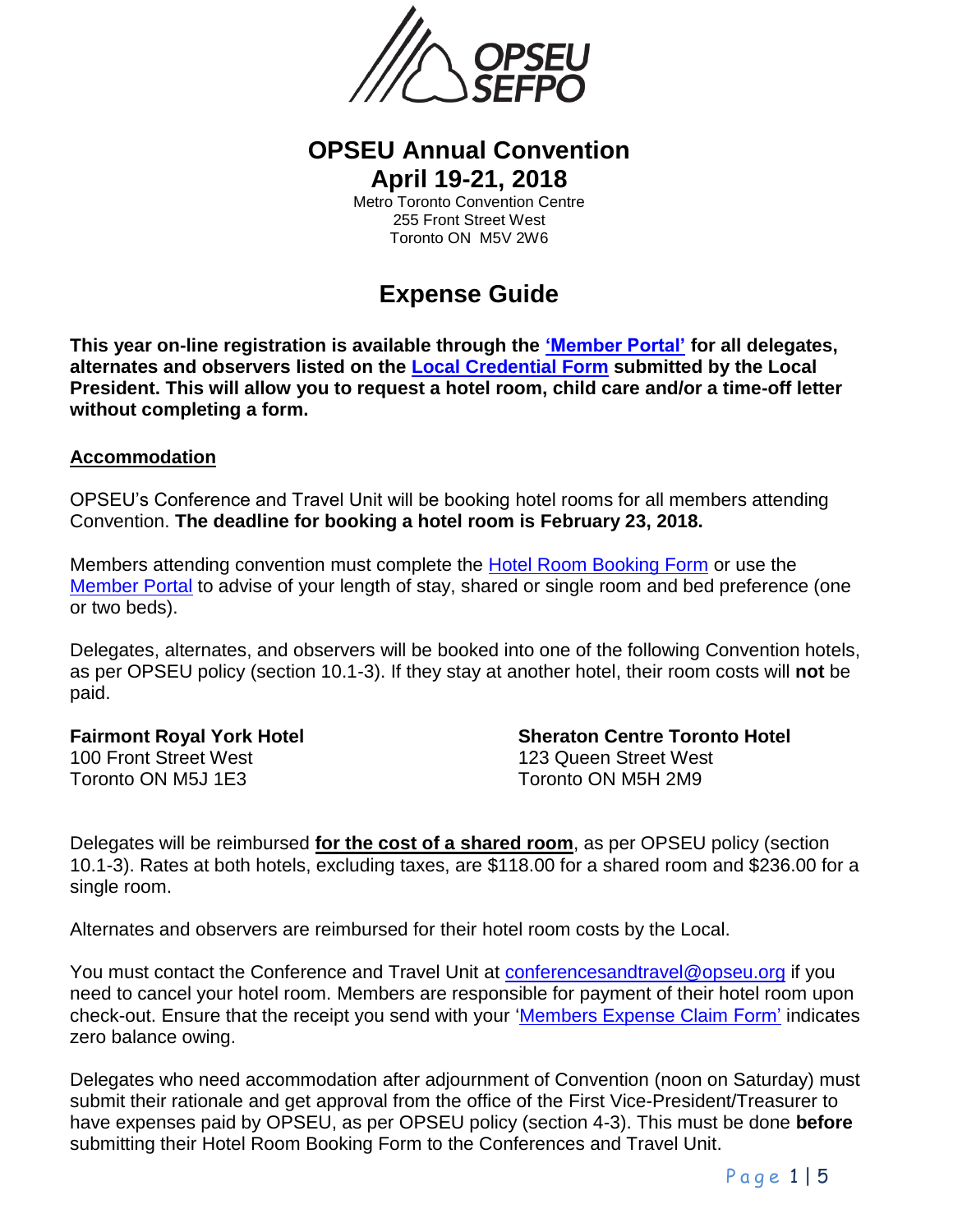Check-out time at the two hotels is noon on Saturday. We have arranged with the hotel to leave luggage at the bell captain's desk.

# **Finding a roommate**

You are responsible for finding another member to share your hotel room. Be sure to indicate who you'll be sharing with on your [Hotel Room Booking Form](https://opseu.org/sites/default/files/bilingual_convention_hotel_booking_form_2018.pdf) or when using the [Member Portal](https://members.opseu.org/)

If your roommate doesn't show up at Convention, notify your local president or a member of your local executive immediately, otherwise you will be responsible for the full cost of the room.

# **Parking**

Members staying at the Fairmont Royal York Hotel **must** park their vehicle at the Metro Toronto Convention Centre. Shuttles will be available to take you and your luggage to the hotel. Please use the specialized link to order your parking pass on OPSEU's website and on the Metro [Toronto Convention Centre's website.](http://www.mtccc.com/opseu) **Do not use the public link to obtain a regular parking pass.** You will only be reimbursed for the negotiated OPSEU rate, if you submit a parking receipt. The deadline for the discount parking rate is April 19<sup>th</sup>, 2018.

Members staying at the Sheraton Centre **must** park at the Green P lot located directly across from the hotel (Nathan Phillips Square Garage). There is underground access from the parking lot directly into the lower level of the Sheraton Hotel.

Only one parking option (MTCC or Green P) can be used for the duration of the Convention.

OPSEU policy does not permit or reimburse valet parking.

# **OPSEU travel policy**

As per OPSEU policy (section 10.1-12), the most economical means of transportation must be used.

All delegates are to make their own travel arrangements. You are directed to use unionized providers, where available, as per OPSEU policy.

Please take advantage of the discounts for Via Rail, Park'N Fly and UP Express, which are available on [OPSEU's website.](https://opseu.org/information/shop-opseu-enterprises-member-discount-programs#toc3)

Please note all Membership Expense Claim Forms require itemized receipts.

### **Non-claimable expenses**

The following expenses are **not** to be claimed:

- spouses' expenses
- room service
- valet parking
- other personal charges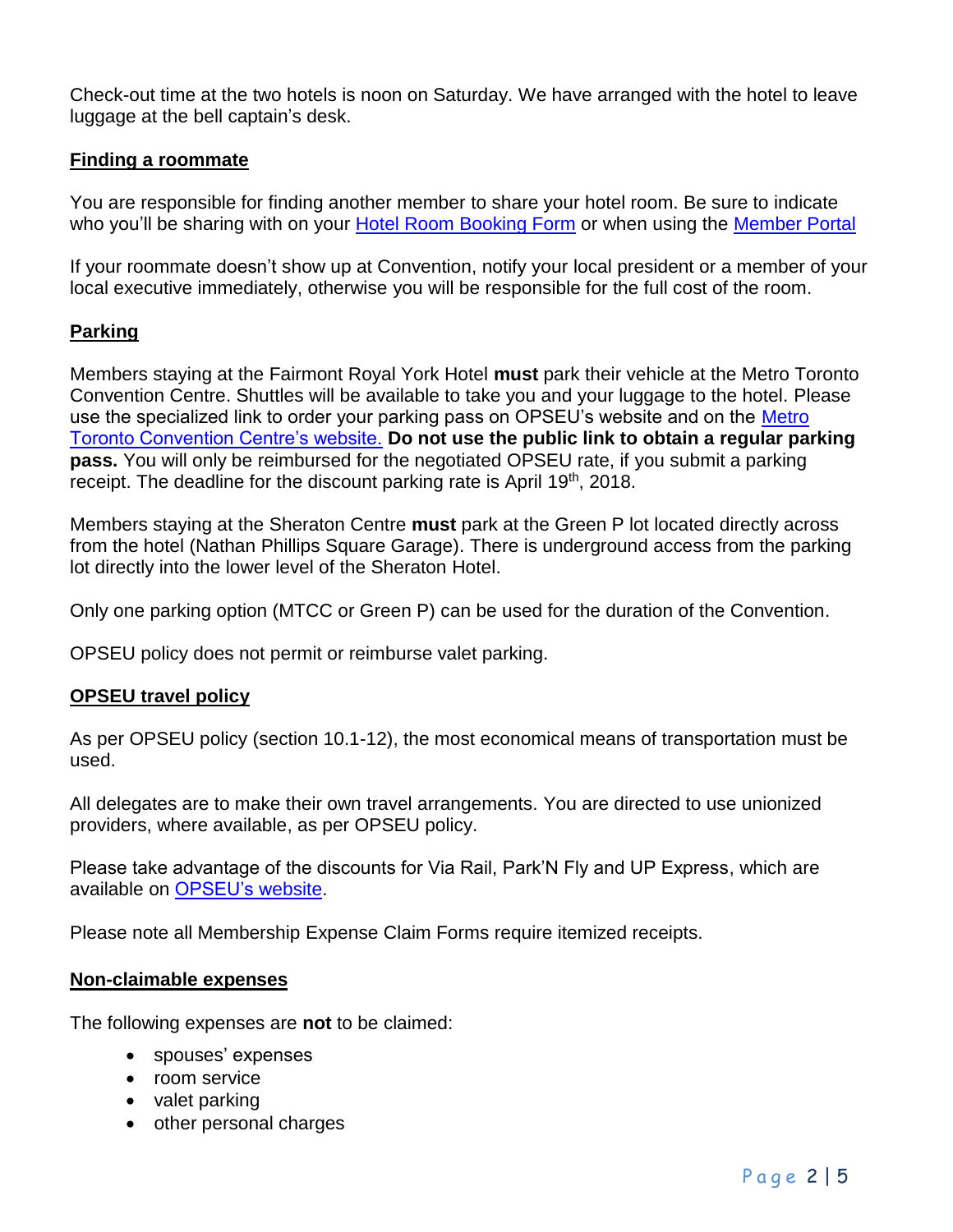• any fees incurred above the set rates for this Convention

Internet and telephone calls may be claimed to a maximum of \$15 per day. A receipt is required.

Expense claims should be received by head office **no later than three months after the expense has been incurred**, as per OPSEU policy (section 10.1-7).

All alternates' and observers' expenses are covered by the locals and therefore it is important to note that the hotels charge for using the phone for local calls.

### **Advances (delegates only)**

Advances are provided by Head Office to delegates' only. Alternates and observers must contact their Local Treasurer.

Please complete the [Advance Request Form](https://opseu.org/sites/default/files/convention_advance_request_2018.pdf) with a breakdown of estimated expenses and be sure to indicate the total advance amount requested. Submit this form to advances@opseu.org.

Specify whether the cheque is to be mailed to your home or regional office. We recommend that your advance be mailed to your home.

Advances will be based on the shared rate only.

Hotel (at the shared rate), parking, and telephone expenses for Convention will **not** be directly billed back to OPSEU, nor will it be deducted from your local rebate cheque. Make sure you include these costs in your advance request.

# **Credentials**

All local credentials must be submitted to [convention@opseu.org](mailto:convention@opseu.org) **by February 23, 2018.**

- All locals must submit the [local credential,](https://opseu.org/sites/default/files/bilingual_convention_credential_form_2018.pdf) which must be attested to by two officers of the local.
- Insert union ID number, first name, last name, and ranking of each delegate/alternate/observer.
- Each member attending Convention is required to complete the [Member Event](https://opseu.org/sites/default/files/bilingual_member_event_registration_form_2018.pdf) [Registration Form](https://opseu.org/sites/default/files/bilingual_member_event_registration_form_2018.pdf) or by using the [Member Portal.](https://members.opseu.org/) This lets us know if you want time-off letter (delegates only) or if you require child care.
- If you have special needs, which may include single room accommodation, complete the [Human Rights Accommodation Request Form](https://opseu.org/sites/default/files/bilingual_human_rights_accommodation_form_2018.pdf) and return it to [equity@opseu.org.](mailto:equity@opseu.org) If you already have an approved accommodation, you do not have to submit this form.
- If you don't have a credential and wish to attend Convention, you must bring your OPSEU union card, together with **photo** ID, for verification.

If there are any issues with respect to registration at Convention, you must see a member of the Credentials Committee, who will be available in the registration area.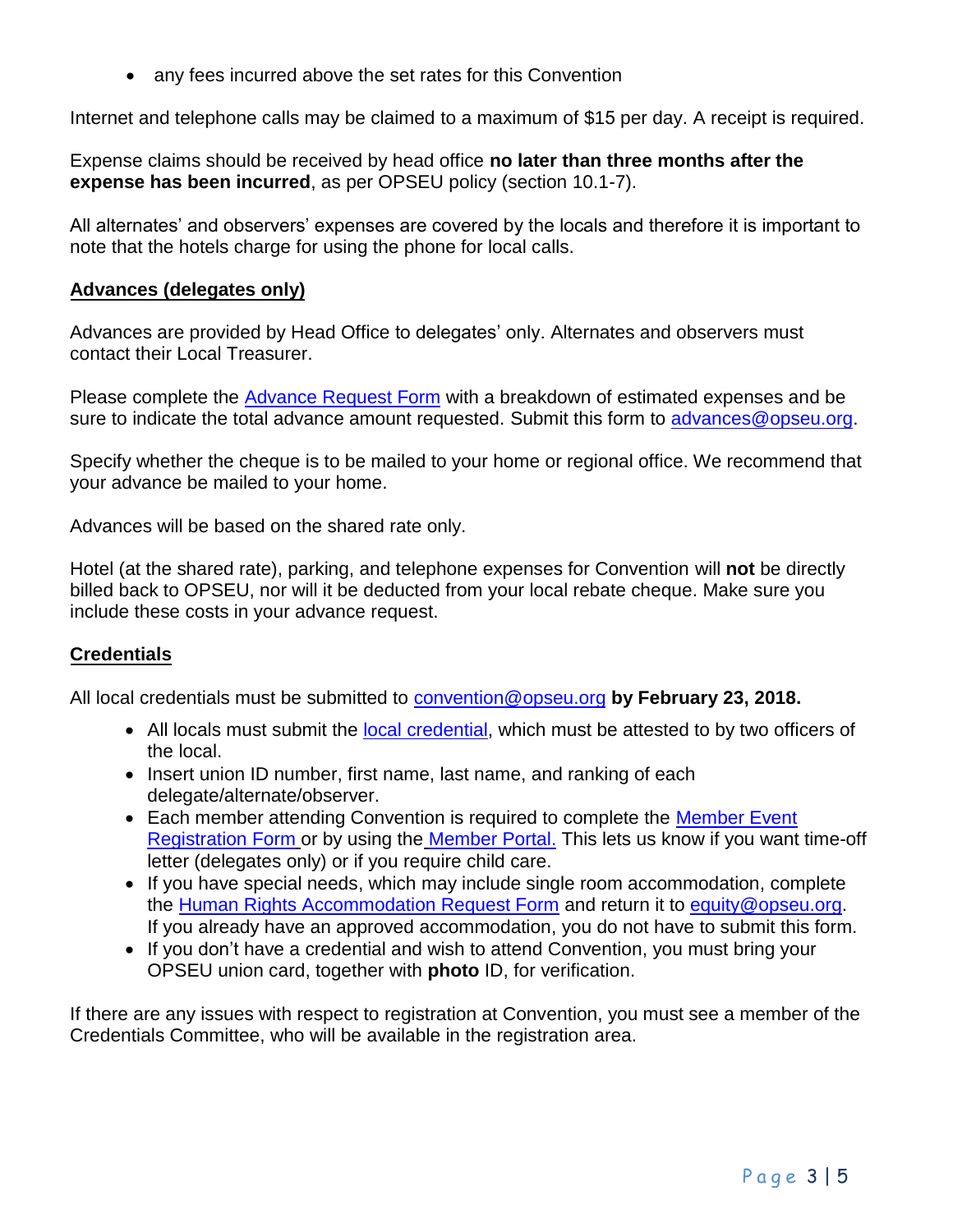# **Cancellation**

If you are not attending Convention, please notify the Convention Office at OPSEU Head Office toll-free at 1-800-268-7376 ext. 8361 or by email at **[convention@opseu.org](mailto:convention@opseu.org)** as soon as possible.

You must contact the Conferences and Travel Unit at [conferencesandtravel@opseu.org](mailto:conferencesandtravel@opseu.org) to cancel your hotel reservations **at least 72 hours before expected arrival**. If you do not cancel, you will be responsible for paying for the room.

If you are sharing your room, only cancel your portion of the room and be sure to let your roommate know you have cancelled. Again, deposits are refundable only if a reservation is cancelled at least 72 hours before expected arrival.

Any advance cheques issued are non-transferable. They must be returned to head office.

### **Change in status**

If there is a change in status from alternate to delegate, it will be done in order of alternate ranking, e.g., first alternate, second alternate, etc. If there is a change in delegate status, it must be authorized by the Credentials Committee.

Observers cannot become or replace delegates or alternates.

### **Convention hours**

| Thursday | 9 a.m. to 5:30 p.m. |
|----------|---------------------|
| Friday   | 9 a.m. to 5:00 p.m. |
| Saturday | $9$ a.m. to 12 noon |

### **Child care**

It is critical that you register for child care in advance by indicating the names and ages of your children on the Member [Event Registration Form](https://opseu.org/sites/default/files/bilingual_member_event_registration_form_2018.pdf) or by using the [Member Portal.](https://members.opseu.org/)

OPSEU events are guided by the *Child Care and Early Years Act* to provide the required number of early child care educators.

### **If you do not register for child care** *in advance***, we cannot provide child care for your children.**

If you have registered your children for child care, you can drop them off at the child care centre on your way to the Convention Centre. Please see the OPSEU child care ambassador located in the lobby of the InterContinental Hotel. They will escort you to the child care centre.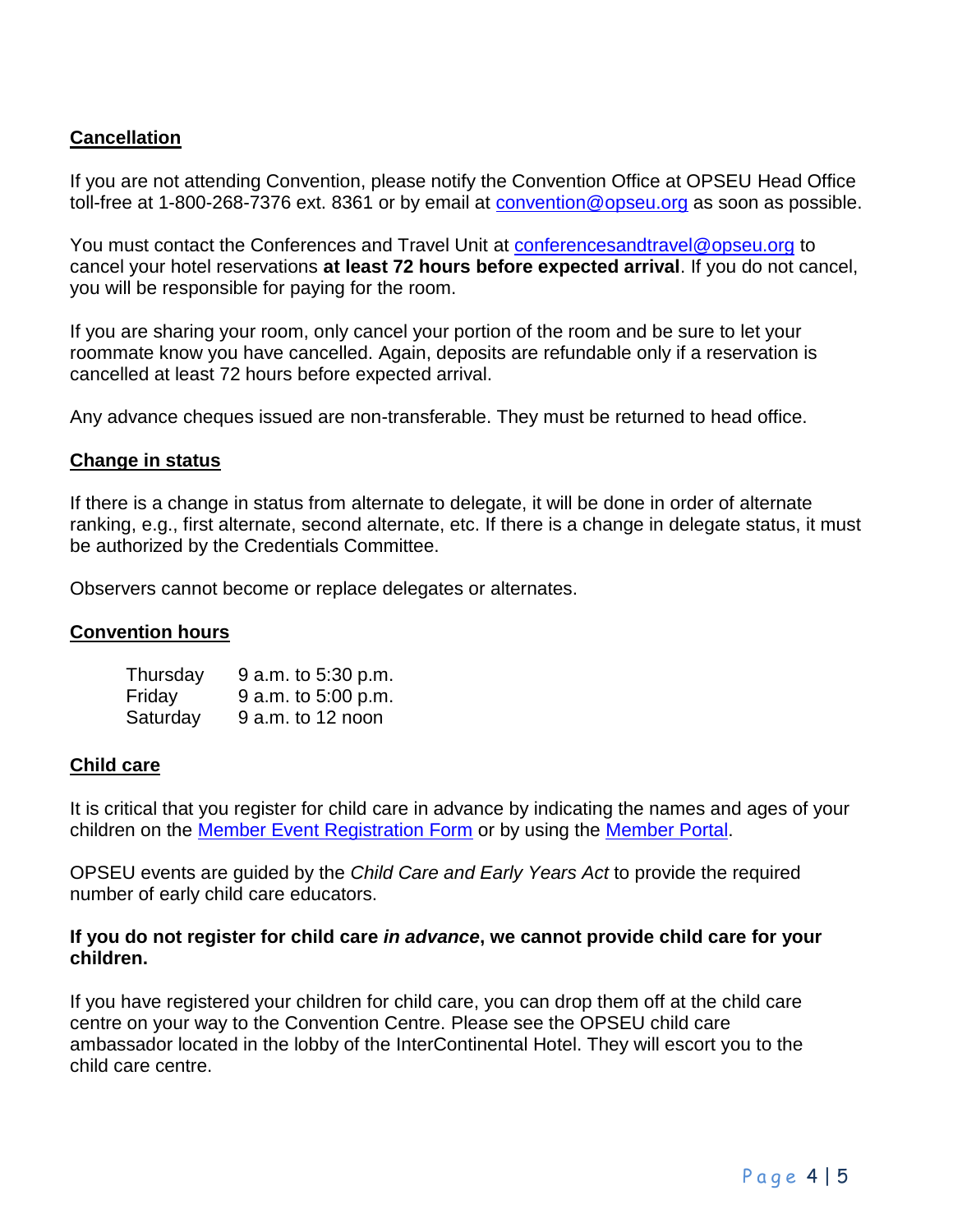Child care is available as follows:

| Wednesday, April 18 | 7 p.m. – 11 p.m.                            |
|---------------------|---------------------------------------------|
| Thursday, April 19  | $8$ a.m. $-5:30$ p.m. and 7 p.m. $-11$ p.m. |
| Friday, April 20    | $8$ a.m. $-5:30$ p.m. and 7 p.m. $-11$ p.m. |
| Saturday, April 21  | $8$ a.m. $-12$ noon                         |

**Dinner is not provided for children,** as the child care centre is closed from 5:30 p.m. to 7:00 p.m. Lunch is the only meal provided by the child care centre.

All children 16 years and younger accompanying delegates/alternates/observers must be pre-registered and signed in daily at the child care centre.

Your children's names and ages must be listed on your expense claim. If they are not signed-in and attending child care, single accommodation and meals will not be honoured.

Members who bring children to union events will be entitled to single accommodation and meal expenses. Claims for these expenses should also be included in the family care column of the [Membership Expense Claim Form.](https://opseu.org/sites/default/files/106-membershipexpenseclaim_nonwagereplacementformaccre.pdf)

Delegates who don't bring their children to Convention will be reimbursed for child care claims at the rate of \$10 per hour to a maximum of \$160 in a 24-hour period.

The family care (child/elder/dependant) claim on the back of your expense claim form must be completed and signed by the care provider(s), as per OPSEU policy (section 10.2).

# **Time-off letters**

To avoid delays in processing time-off requests, please complete the time-off request portion of the [Member Event Registration Form](https://opseu.org/sites/default/files/bilingual_member_event_registration_form_2018.pdf) or by using the [Member Portal.](https://members.opseu.org/)

# **Ontario Public Service (OPS)**

Specify your ministry, the name of your manager, and their email address. All OPS delegates will receive Convention leave reimbursable.

# **Ministry of Community Safety and Correctional Services shift workers**

Please note that in your collective agreement, leave "shall be granted for not more than four (4) consecutive days for each employee delegate for the purpose of attending the Annual Convention."

# **Colleges of applied arts and technology**

Specify the name of the college.

# **BPS**

The following information must be provided:

• full name, title, and email address of appropriate contact person to whom the letter will be addressed. The appropriate contact person will be the director of human resources or equivalent.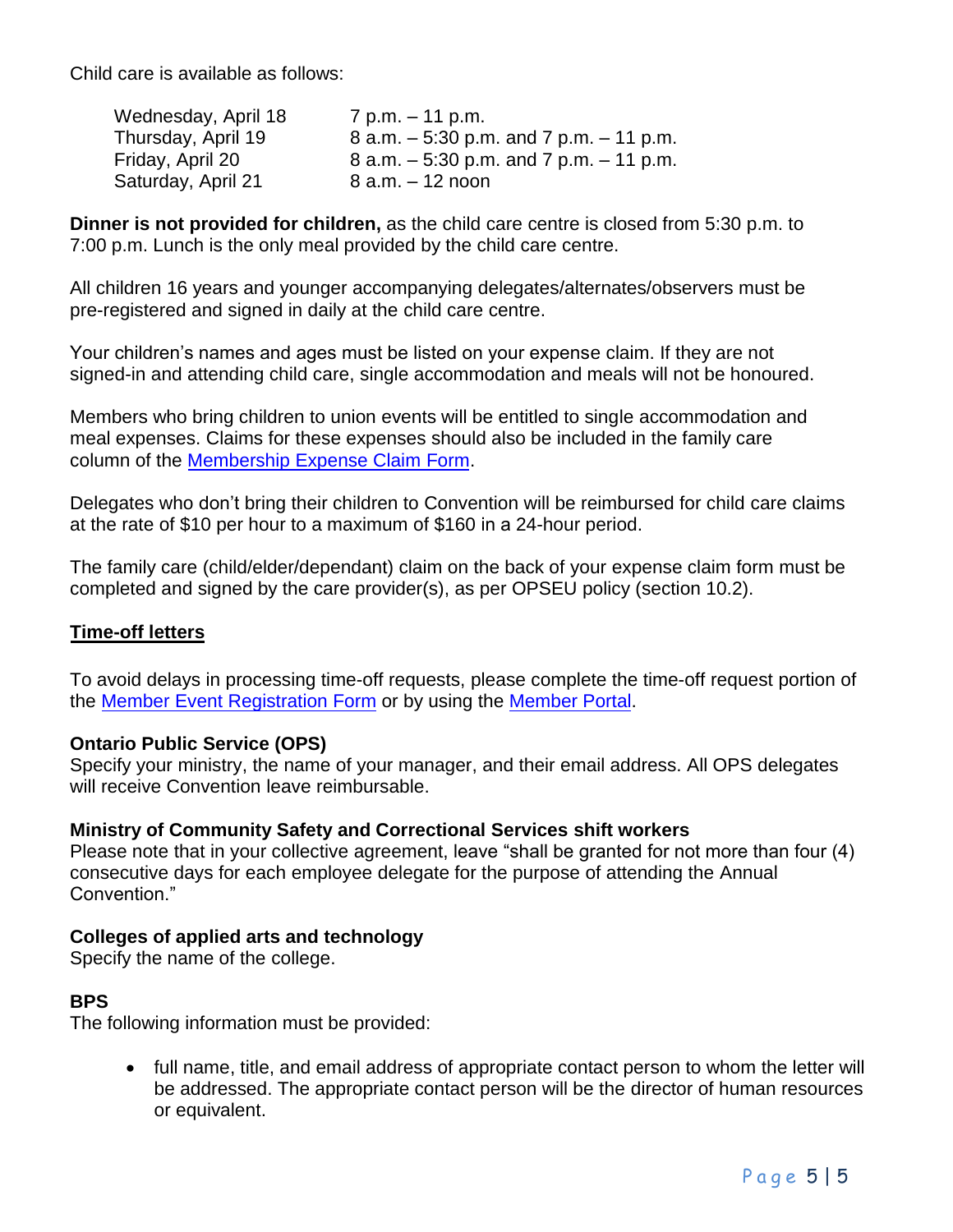

# **Congrès annuel du SEFPO Du 19 au 21 avril 2018**

Palais des congrès du Toronto métropolitain 255, rue Front ouest Toronto (Ontario) M5V 2W6

# **Guide des dépenses**

Cette année, tous les délégués, suppléants et observateurs dont le nom figure sur [le formulaire](https://opseu.org/sites/default/files/bilingual_convention_credential_form_2018.pdf)  [d'accréditation](https://opseu.org/sites/default/files/bilingual_convention_credential_form_2018.pdf) de la section locale soumis par le président de la section locale peuvent s'inscrire en ligne en passant par le [portail des membres](https://opseu.org/members-login) (en anglais). L'inscription en ligne permet de demander une chambre d'hôtel, les services de garderie et/ou une lettre de congé autorisé sans remplir de formulaire.

# **Hébergement**

L'Unité des conférences et des déplacements du SEFPO fera la réservation des chambres d'hôtel pour tous les membres qui assistent au Congrès. La date limite pour faire les réservations est le **23 février.**

Les membres qui assistent au congrès sont tenus de remplir la [fiche de réservation hôtelière](https://opseu.org/sites/default/files/bilingual_convention_hotel_booking_form_2018.pdf) ou de passer par le [portail des membres](https://members.opseu.org/) pour communiquer la durée de leur séjour et s'ils veulent une chambre individuelle ou partagée et un ou deux lits.

Conformément aux politiques du SEFPO (Chapitre 10.1-3 du Guide des politiques), les délégués, suppléants et observateurs resteront dans un des hôtels désignés pour le Congrès (voir plus bas). Les frais d'hébergement des personnes qui décident de rester dans un autre hôtel ne seront pas remboursés.

100, rue Front ouest 123, rue Queen ouest

**Hôtel Fairmont Royal York Hôtel Centre Sheraton Toronto** Toronto (Ontario) M5J 1E3 Toronto (Ontario) M5H 2M9

Conformément aux politiques du SEFPO (Chapitre 10.1-3 du Guide des politiques), les délégués seront remboursés du coût d'une chambre partagée seulement. Les tarifs dans les deux hôtels sont de 118 \$ pour une chambre partagée et de 236 \$ pour une chambre individuelle (taxes non comprises).

La section locale est responsable de rembourser le coût de la chambre d'hôtel des suppléants et des observateurs.

Pour annuler votre réservation, communiquez avec l'Unité des conférences et des déplacements, à l'adresse [conferencesandtravel@opseu.org.](mailto:conferencesandtravel@opseu.org) Les membres sont responsables de régler leur chambre d'hôtel lorsqu'ils la libèrent. Veillez à ce que le solde dû sur le reçu que vous envoyez avec votre [demande de remboursement des frais](https://sefpo.org/sites/default/files/105-demandederemboursementdesfraisdesmembres-remplacementdurevenuaccre.pdf) soit de zéro.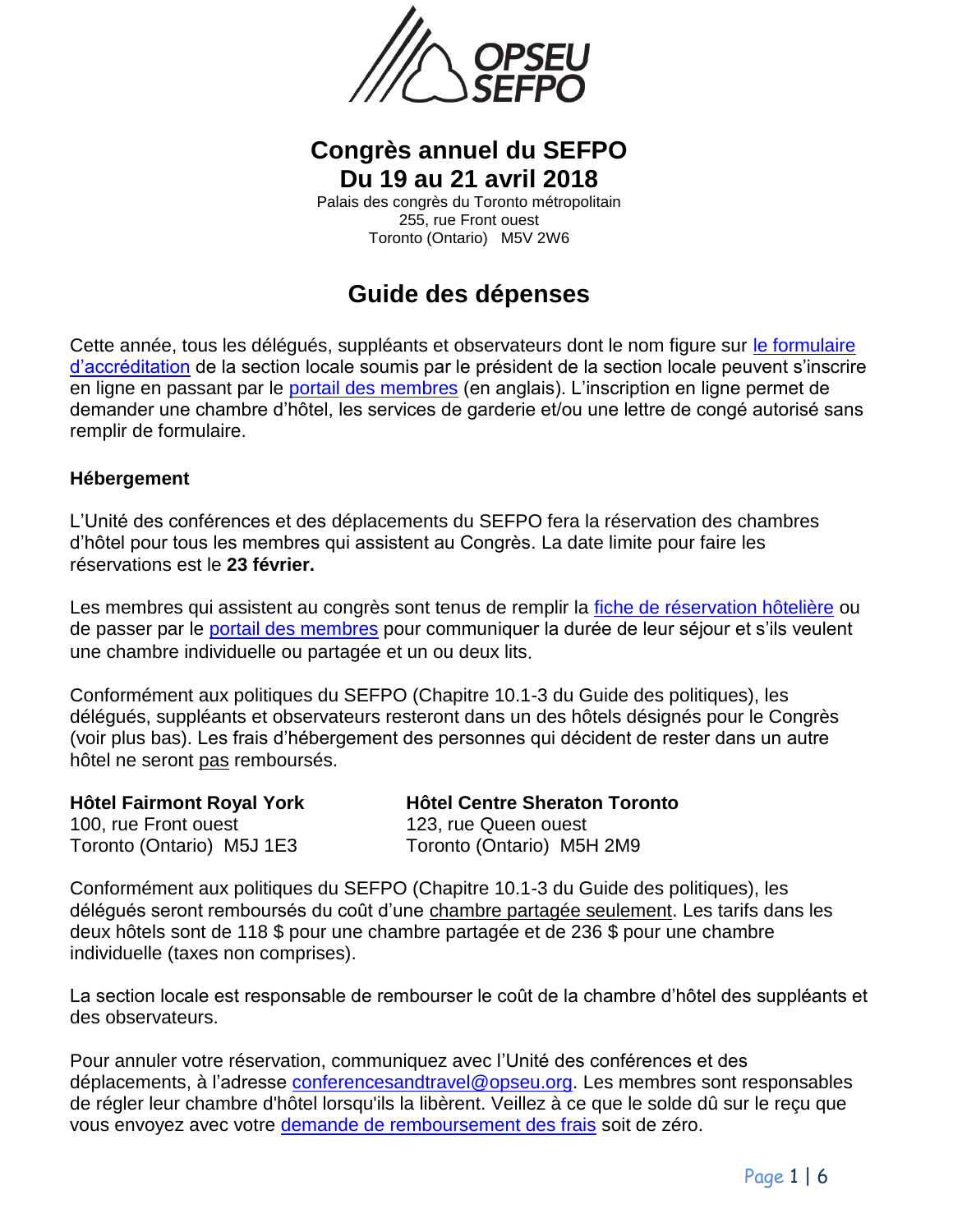Conformément aux politiques du SEFPO (Chapitre 4-3 du Guide des politiques), les délégués qui doivent garder leur chambre d'hôtel après l'ajournement du Congrès (samedi midi) doivent en indiquer la raison et obtenir une autorisation de remboursement du SEFPO auprès du bureau du premier vice-président/trésorier. Cette démarche doit être faite avant de soumettre votre fiche de réservation hôtelière à l'Unité des conférences et des déplacements.

L'heure de départ des deux hôtels est le samedi à midi. Nous avons pris des dispositions avec l'hôtel pour que vous puissiez laisser vos bagages au comptoir du concierge.

# **Trouver un compagnon ou une compagne de chambre**

C'est à vous qu'il incombe de trouver un ou une autre membre avec qui partager votre chambre d'hôtel. N'oubliez pas d'indiquer le nom de la personne avec qui vous comptez partager votre chambre d'hôtel sur la [fiche de réservation hôtelière](https://opseu.org/sites/default/files/bilingual_convention_hotel_booking_form_2018.pdf) ou là où c'est indiqué dans le [portail des](https://members.opseu.org/)  [membres.](https://members.opseu.org/)

Si votre compagnon/compagne de chambre ne se présente pas au Congrès, informez-en immédiatement le président ou un des dirigeants de votre section locale afin de ne pas être responsable pour le plein montant de la chambre.

# **Stationnement**

Les membres qui logent à l'Hôtel Fairmont Royal York doivent stationner leur véhicule au Palais des congrès du Toronto métropolitain. Des autobus navettes seront disponibles pour vous emmener vous et vos bagages à l'hôtel. Veuillez utiliser le [lien spécial](http://www.mtccc.com/opseu) pour commander votre permis de stationnement sur le site Web du SEFPO ou sur le site Web du Palais des congrès du Toronto métropolitain. N'utilisez pas le lien public pour obtenir un permis de stationnement ordinaire. Si vous soumettez un reçu de stationnement, vous ne serez remboursé que du tarif négocié avec le SEFPO. La date limite pour obtenir un permis de stationnement à tarif spécial est le 19 avril.

Les membres qui logent au Centre Sheraton doivent stationner au parc de stationnement Green P situé en face de l'hôtel (garage de la place Nathan Phillips). Un passage souterrain vous permet d'accéder directement à l'étage inférieur de l'Hôtel Sheraton.

Une seule des options de stationnement (PCTM ou Green P) offertes peut être utilisée pendant la durée du Congrès.

La politique du SEFPO n'autorise et ne rembourse pas le service voiturier.

# **Politique du SEFPO concernant les déplacements**

Conformément aux politiques du syndicat (Chapitre 10.1-12 du Guide des politiques), on utilisera le moyen de transport le plus économique.

Tous les délégués doivent prendre leurs propres dispositions de voyage. Conformément aux politiques du SEFPO, dans la mesure du possible, on vous demande d'utiliser des fournisseurs syndiqués.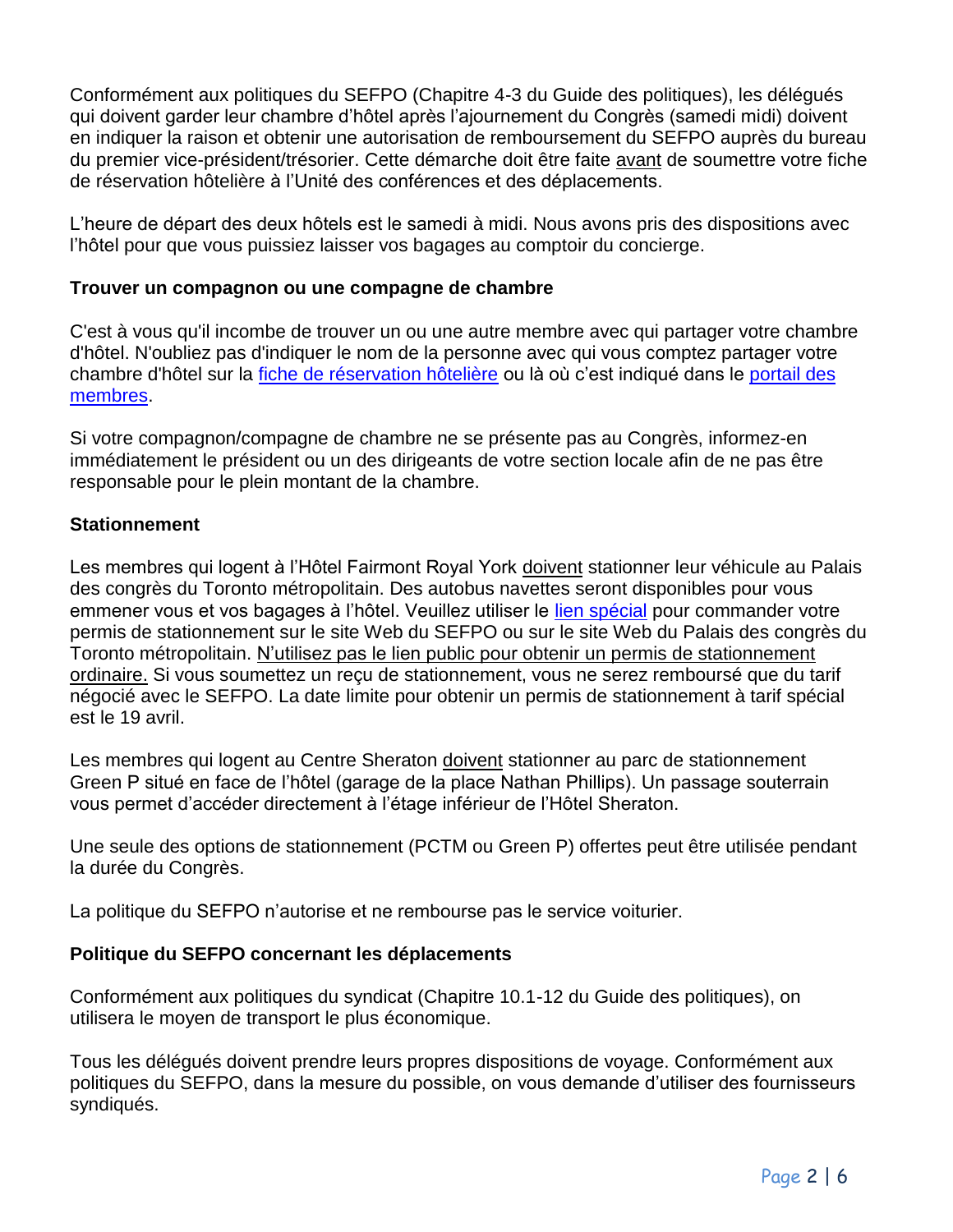Veuillez profiter des rabais accordés par Via Rail, Park'N Fly et UP Express, que vous trouverez sur le [site Web du SEFPO.](https://sefpo.org/information/programmes-descompte#toc3)

Veuillez noter que toutes les demandes de remboursement des frais des membres doivent être accompagnées de reçus détaillés.

### **Frais non remboursables**

Les frais suivants ne seront pas remboursés :

- Frais engagés par les conjoints
- Service à l'étage
- Service voiturier
- Autres frais personnels
- Frais engagés en sus des tarifs établis pour ce Congrès

Les frais d'Internet et les appels téléphoniques sont remboursables jusqu'à un maximum de 15 \$ par jour. Un reçu est exigé.

Conformément aux politiques du SEFPO (Chapitre 10.1-7 du Guide des politiques), les demandes de remboursement des frais doivent être reçues au siège social au plus tard trois mois après que les frais aient été engagés.

Tous les frais engagés par les suppléants et les observateurs au Congrès sont pris en charge par leur section locale. Ainsi, il est important de se souvenir que l'hôtel facture les appels téléphoniques locaux.

# **Avances (réservées aux délégués)**

Les avances sont accordées par le siège social aux délégués seulement. Les suppléants et les observateurs doivent communiquer avec le trésorier de leur section locale.

Veuillez remplir la [Demande d'avance](https://opseu.org/sites/default/files/convention_advance_request_2018.pdf) avec le détail des frais estimés. Veillez également à indiquer le montant total de l'avance demandée. Faites parvenir la demande à l'adresse [advances@opseu.org.](mailto:advances@opseu.org)

Précisez si le chèque doit être envoyé à votre domicile ou au bureau régional. Nous vous recommandons de faire envoyer votre avance à votre domicile.

Les avances seront basées sur le tarif des chambres à deux lits partagées seulement.

L'hôtel (chambres à deux lits partagées), le stationnement et les notes téléphoniques pour le Congrès ne seront pas directement facturés au SEFPO et ne seront pas déduits du chèque de remise de votre section locale. Assurez-vous d'inclure ces frais dans votre demande d'avance.

# **Accréditation**

Tous les formulaires d'accréditation de section locale doivent être soumis à [convention@opseu.org](file:///C:/Users/thumphries/AppData/Local/Microsoft/Windows/INetCache/Content.Outlook/QN1ELY1T/insert%20link) **au plus tard le 23 février.**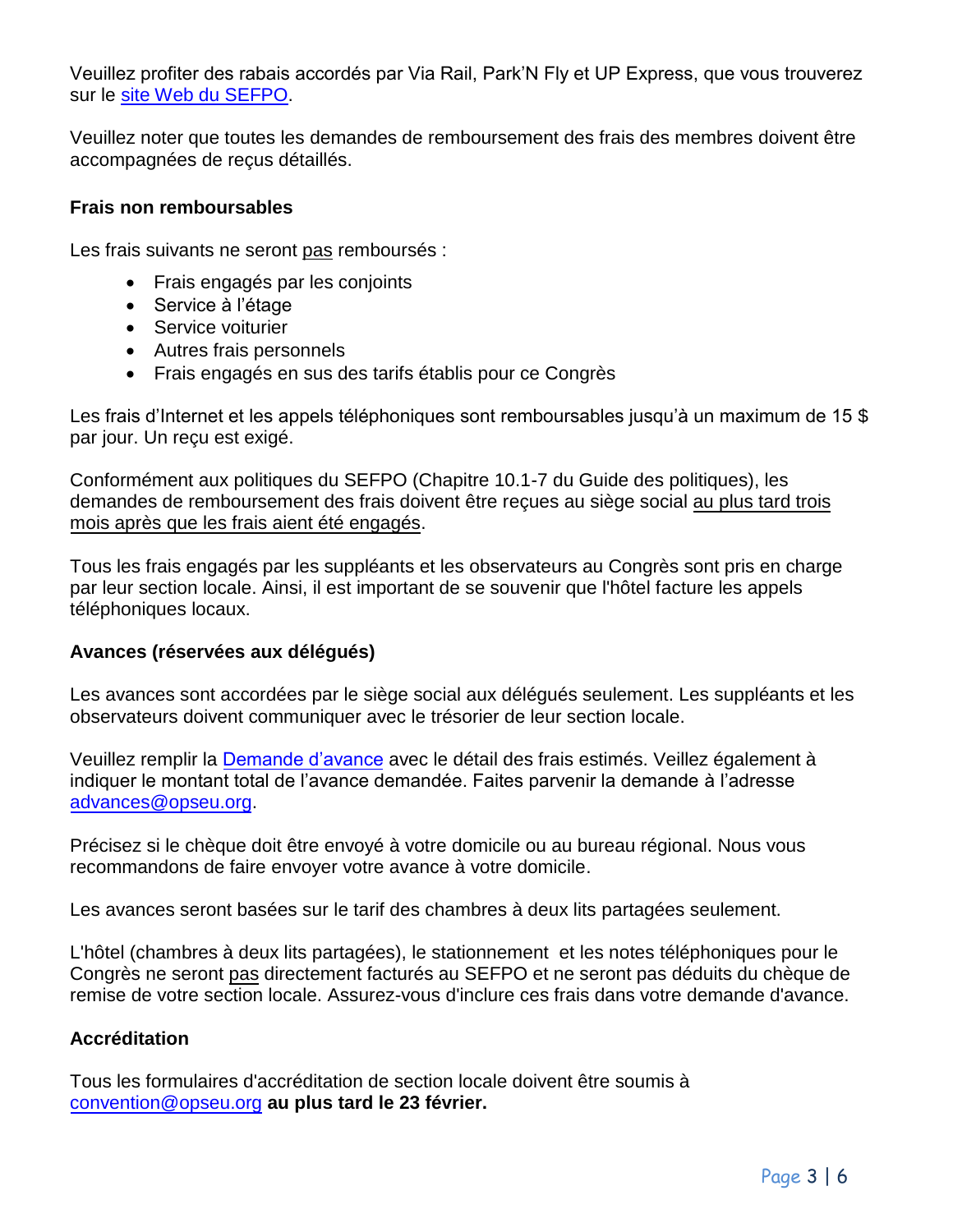- Toutes les sections locales doivent soumettre [les formulaires d'accréditation](https://opseu.org/sites/default/files/bilingual_convention_credential_form_2018.pdf) signés par deux dirigeants de la section locale.
- Veuillez indiquer votre numéro de membre, votre prénom et votre nom, ainsi que le rang de chaque délégué / suppléant / observateur.
- Chaque membre qui assiste au Congrès doit remplir la [formule d'inscription aux](https://opseu.org/sites/default/files/bilingual_member_event_registration_form_2018.pdf) [activités des membres](https://opseu.org/sites/default/files/bilingual_member_event_registration_form_2018.pdf) ou remplir l'information demandée sur le [portail des membres.](https://opseu.org/members-login) Dites-nous si vous voulez du temps libre (délégués seulement) ou si vous avez besoin des services de garderie.
- Si vous avez des besoins spéciaux, y compris une chambre individuelle, veuillez remplir la [Demande d'accommodement au titre des droits de la personne](https://opseu.org/sites/default/files/bilingual_human_rights_accommodation_form_2018.pdf) et la retourner à l'adresse [equity@opseu.org.](file:///C:/Users/thumphries/AppData/Local/Microsoft/Windows/INetCache/Content.Outlook/QN1ELY1T/insert%20link) Si vous avez déjà fait approuver un accommodement, il est inutile de soumettre ce formulaire.
- Si vous n'avez pas d'accréditation et désirez assister au Congrès, apportez votre carte d'adhérent et une carte d'identité avec photo pour vérification.

Si vous avez des problèmes avec l'inscription au Congrès, adressez-vous à un membre du Comité de vérification des pouvoirs, que vous trouverez dans la zone des inscriptions.

# **Annulation**

S'il advenait que nous ne puissiez pas assister au Congrès, veuillez en informer le bureau du Congrès au siège social du SEFPO, en composant le numéro sans frais 1-800-268-7376, poste 8361, ou en écrivant à [convention@opseu.org,](file:///C:/Users/thumphries/AppData/Local/Microsoft/Windows/INetCache/Content.Outlook/QN1ELY1T/insert%20link) dès que possible.

Annulez votre réservation d'hôtel en communiquant avec l'Unité des conférences et des déplacements à l'adresse [conferencesandtravel@opseu.org](file:///C:/Users/thumphries/AppData/Local/Microsoft/Windows/INetCache/Content.Outlook/QN1ELY1T/insert%20link) au moins 72 heures avant l'arrivée prévue. Si vous ne le faites pas, vous serez responsable de payer la note d'hôtel.

Si vous partagez votre chambre, n'annulez que votre portion de la chambre et n'oubliez pas de dire à votre compagnon/compagne de chambre que vous avez annulé. Les dépôts ne sont remboursables que si vous annulez votre réservation au moins 72 heures avant la date prévue de votre arrivée.

Les chèques d'avance émis ne sont pas transférables. Ils doivent être renvoyés au siège social.

# **Changement de statut**

Si un suppléant doit devenir délégué, le changement sera apporté dans l'ordre indiqué pour les suppléants, c.-à-d., premier suppléant, deuxième suppléant, etc. Les changements de statut de délégué doivent être autorisés par le Comité de vérification des pouvoirs.

Un observateur ne peut pas devenir ou remplacer un délégué ou un suppléant.

# **Horaire du Congrès**

| Jeudi    | De 9 h à 17 h 30 |
|----------|------------------|
| Vendredi | De 9 h à 17 h    |
| Samedi   | De 9 h à midi    |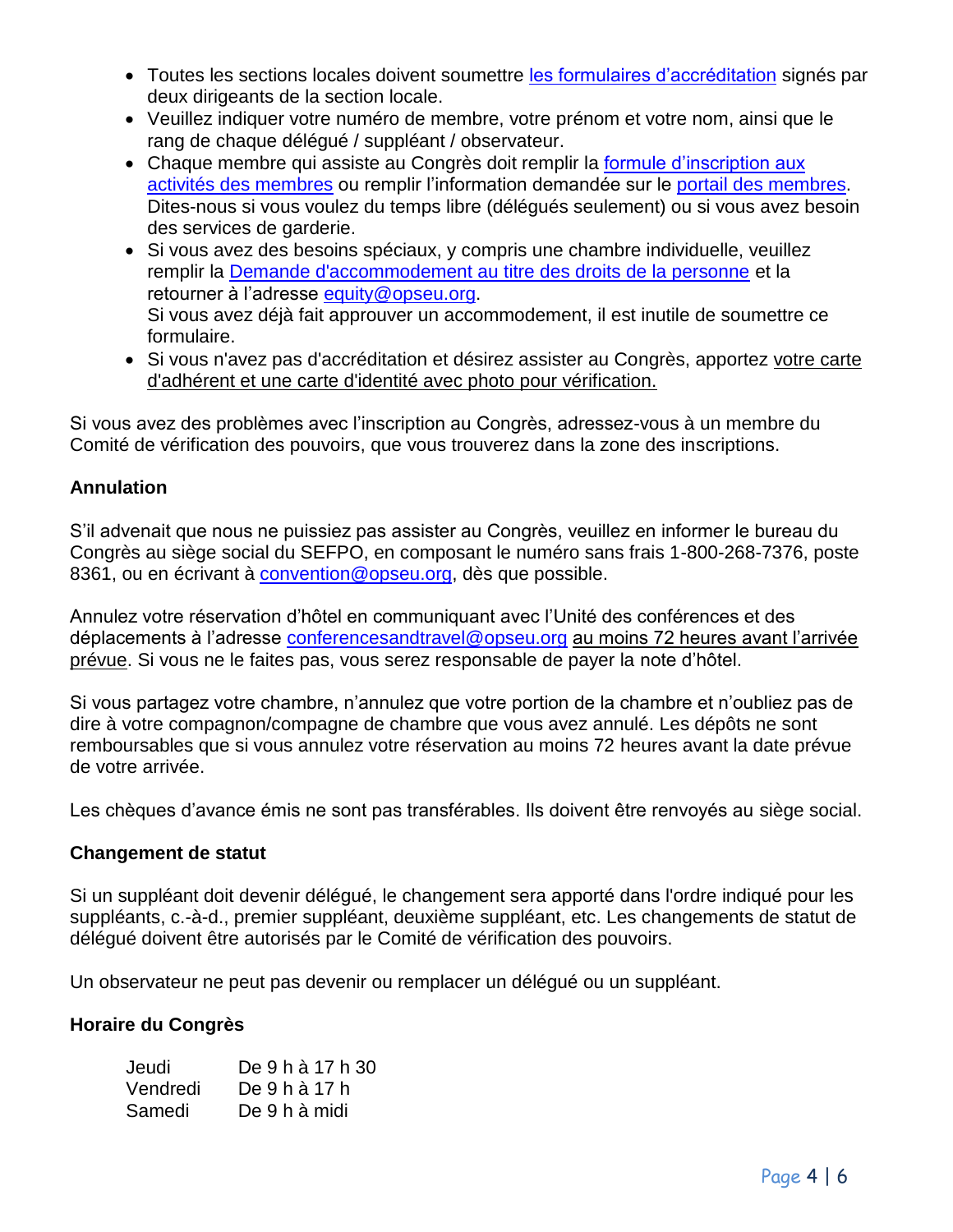# **Garde d'enfants**

Il est essentiel que vous vous inscriviez à l'avance pour le service de garde d'enfants en indiquant les nom et âge de vos enfants sur la [Formule d'inscription aux activités des membres](https://opseu.org/sites/default/files/bilingual_member_event_registration_form_2018.pdf) ou en remplissant tous les détails demandés sur le [portail des membres.](https://members.opseu.org/)

Les activités du SEFPO sont régies par la *Loi sur la garde d'enfants et la petite enfance*, qui stipule le nombre d'éducateurs de garderie nécessaire.

#### Si vous n'inscrivez pas vos enfants *à l'avance*, nous ne pourrons pas garder vos enfants.

Si vos enfants sont inscrits, vous pouvez les déposer à la garderie avant d'aller au Palais des Congrès. Adressez-vous à la responsable du service de garderie du SEFPO dans le vestibule d'entrée de l'Hôtel InterContinental. Elle vous accompagnera jusqu'à la garderie.

Le service de garde d'enfants est offert comme suit :

| Mercredi 18 avril | De 7 h à 23 h                       |
|-------------------|-------------------------------------|
| Jeudi 19 avril    | De 8 h à 17 h 30 et de 19 h à 23 h  |
| Vendredi 20 avril | De 8 h à 17 h 30, et de 19 h à 23 h |
| Samedi 21 avril   | De 8 h à midi                       |

Nous ne servirons pas le souper aux enfants vu que la garderie ferme entre 17 h 30 et 19 h. Le repas du midi est le seul repas qui sera offert aux enfants à la garderie.

Tous les enfants (16 ans ou moins) qui accompagnent des délégués/suppléants/observateurs doivent être inscrits à l'avance et à nouveau chaque jour à leur arrivée à la garderie.

Les noms et âges de vos enfants doivent être indiqués sur la demande de remboursement. La politique selon laquelle les membres avec des enfants ont droit à une chambre simple et aux repas ne s'applique que si leurs enfants sont inscrits et présents chaque jour à la garderie.

Les membres qui emmènent leurs enfants aux activités syndicales ont droit à une chambre individuelle et aux repas. Veuillez inscrire ces frais dans la colonne des obligations familiales de la [demande de remboursement des frais.](https://sefpo.org/sites/default/files/105-demandederemboursementdesfraisdesmembres-remplacementdurevenuaccre.pdf)

Les délégués qui n'emmènent pas leurs enfants au Congrès seront remboursés de leurs frais de garde au tarif de 10 \$ de l'heure et un maximum de 160 \$ pour une période de 24 heures.

La section d'aide aux familles (enfant/personne âgée/personne à charge) au verso de la demande de remboursement des frais doit être remplie et signée par les fournisseurs de soins, conformément aux politiques du SEFPO (Chapitre 10.2 du Guide des politiques).